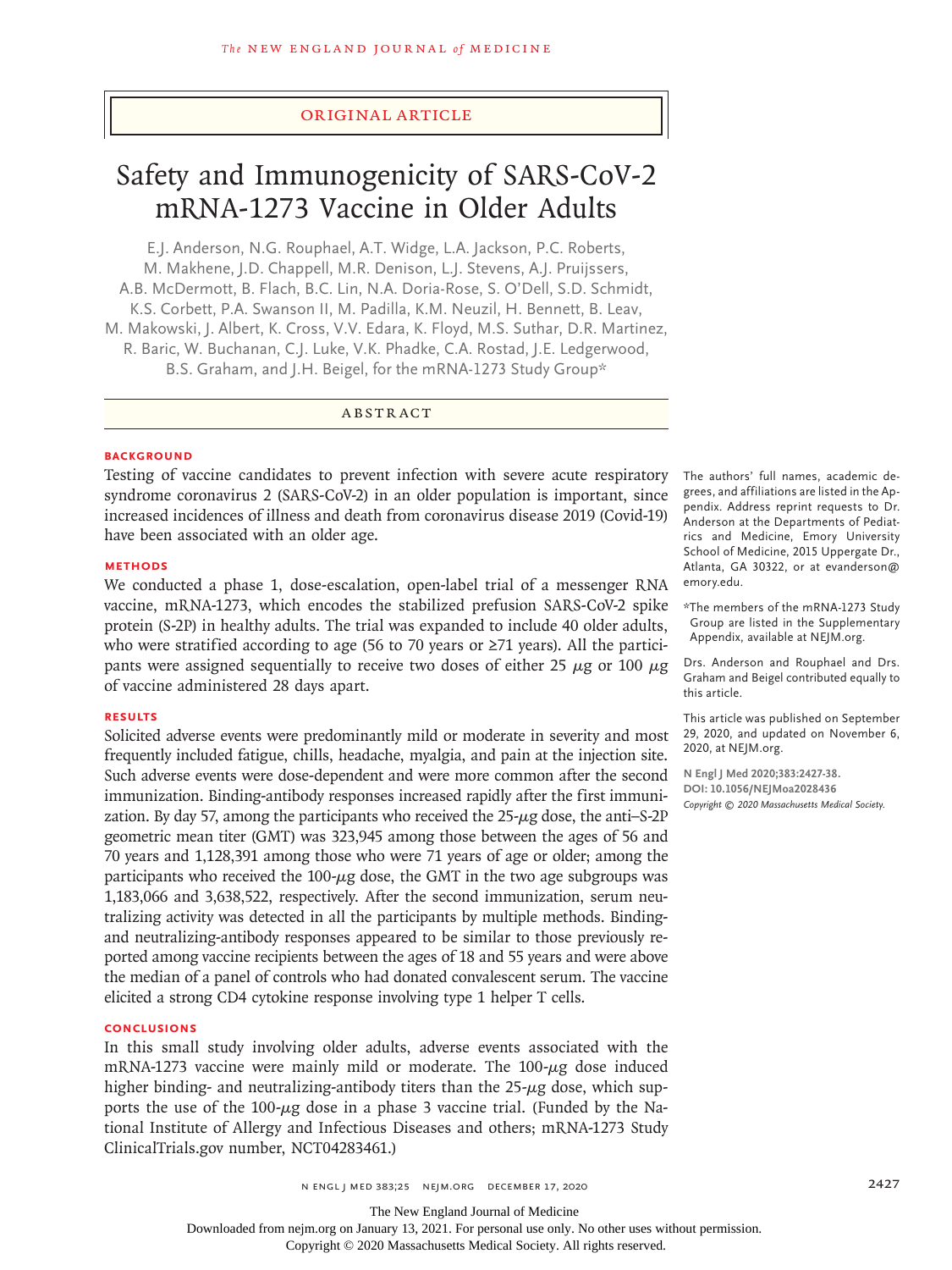*A Quick Take is available at NEJM.org*

HE CORONAVIRUS DISEASE 2019 (COVID-19)<br>pandemic is an international public health<br>emergency with major social and economic<br>disruptions and devastating health consequences. pandemic is an international public health emergency with major social and economic disruptions and devastating health consequences. The rapid development of vaccines is imperative. More than 30 vaccine candidates against severe acute respiratory syndrome coronavirus 2 (SARS-CoV-2), which causes Covid-19, have entered clinical trials.1 Recently, in a phase 1, open-label trial, we reported that a messenger RNA vaccine, mRNA-1273, which encodes SARS-CoV-2 prefusion-stabilized spike protein, had an acceptable safety and reactogenicity profile and was immunogenic in participants between the ages of 18 and 55 years.<sup>2</sup> Two injections of this vaccine, spaced 28 days apart, resulted in neutralizingantibody responses similar to those elicited by convalescent serum obtained from patients who had recovered from Covid-19 infection. Mice and rhesus macaques that were given mRNA-1273 and were subsequently challenged with high-dose intranasal SARS-CoV-2 rapidly cleared the virus from the upper and lower airways.3,4

The immune response to many other vaccines has been shown to decrease with increasing age.<sup>5</sup> Thus, the testing of SARS-CoV-2 vaccine candidates in older populations is of paramount importance, since these persons account for the majority of serious Covid-19 cases and associated deaths.6,7 Here, we report preliminary safety and immunogenicity data for the mRNA-1273 vaccine in an expansion of the phase 1 trial among healthy participants who were 56 years of age or older.

#### Methods

## **Trial Design and Participants**

We initially conducted a phase 1, dose-escalation, open-label clinical trial of mRNA-1273 involving participants between the ages of 18 and 55 years<sup>2</sup> in which we evaluated doses of 25  $\mu$ g, 100  $μ$ g, and 250  $μ$ g. We subsequently expanded the trial to include 40 participants who were 56 years of age or older and who were stratified into two subgroups: those between the ages of 56 and 70 years and those who were 71 years of age or older. Because of clinically significant systemic reactogenicity observed in participants between the ages of 18 and 55 years at the 250- $\mu$ g dose, we administered doses of 25  $\mu$ g or 100  $\mu$ g to the older participants.

The trial was conducted at Kaiser Permanente Washington Health Research Institute in Seattle, the Emory University School of Medicine in Atlanta, and the National Institute of Allergy and Infectious Diseases (NIAID) Vaccine Research Center in Bethesda, Maryland. Enrolled adults were healthy and provided written informed consent before undergoing any study procedures. We did not screen for evidence of past or current SARS-CoV-2 infection by testing blood or nasal specimens before enrollment. Full eligibility criteria, along with details of the trial design, conduct, oversight, and statistical analyses, are described in the protocol, which is available with the full text of this article at NEJM.org.

#### **mRNA-1273 Vaccine**

The mRNA-1273 vaccine was codeveloped by researchers at the NIAID Vaccine Research Center and Moderna in Cambridge, Massachusetts. This vaccine encodes a stabilized version of the SARS-CoV-2 full-length spike glycoprotein trimer, S-2P, which has been modified to include two proline substitutions at the top of the central helix in the S2 subunit. The mRNA is encapsulated in lipid nanoparticles at a concentration of 0.5 mg per milliliter and diluted with normal saline to achieve the final target vaccine concentrations.

#### **Study Oversight**

The NIAID served as the trial sponsor and made all decisions regarding the study design and implementation. The vaccine Investigational New Drug application and the protocol amendment expanding the age subgroups were reviewed by the Food and Drug Administration and the institutional review board at Advarra, a regulatory compliance consulting company, which served as the single institutional review board for all the study sites. An independent data and safety monitoring committee reviewed interim safety reports.

Moderna provided mRNA-1273 for use in this trial but did not provide any financial support. Employees of Moderna collaborated on the development of the protocol, contributed to the Investigational New Drug application, and participated in weekly team meetings regarding the study.

Emmes, the statistical and data coordinating center for the study, developed the statistical analysis plan and performed all data analyses. Data reports, which were generated from the

The New England Journal of Medicine

Downloaded from nejm.org on January 13, 2021. For personal use only. No other uses without permission.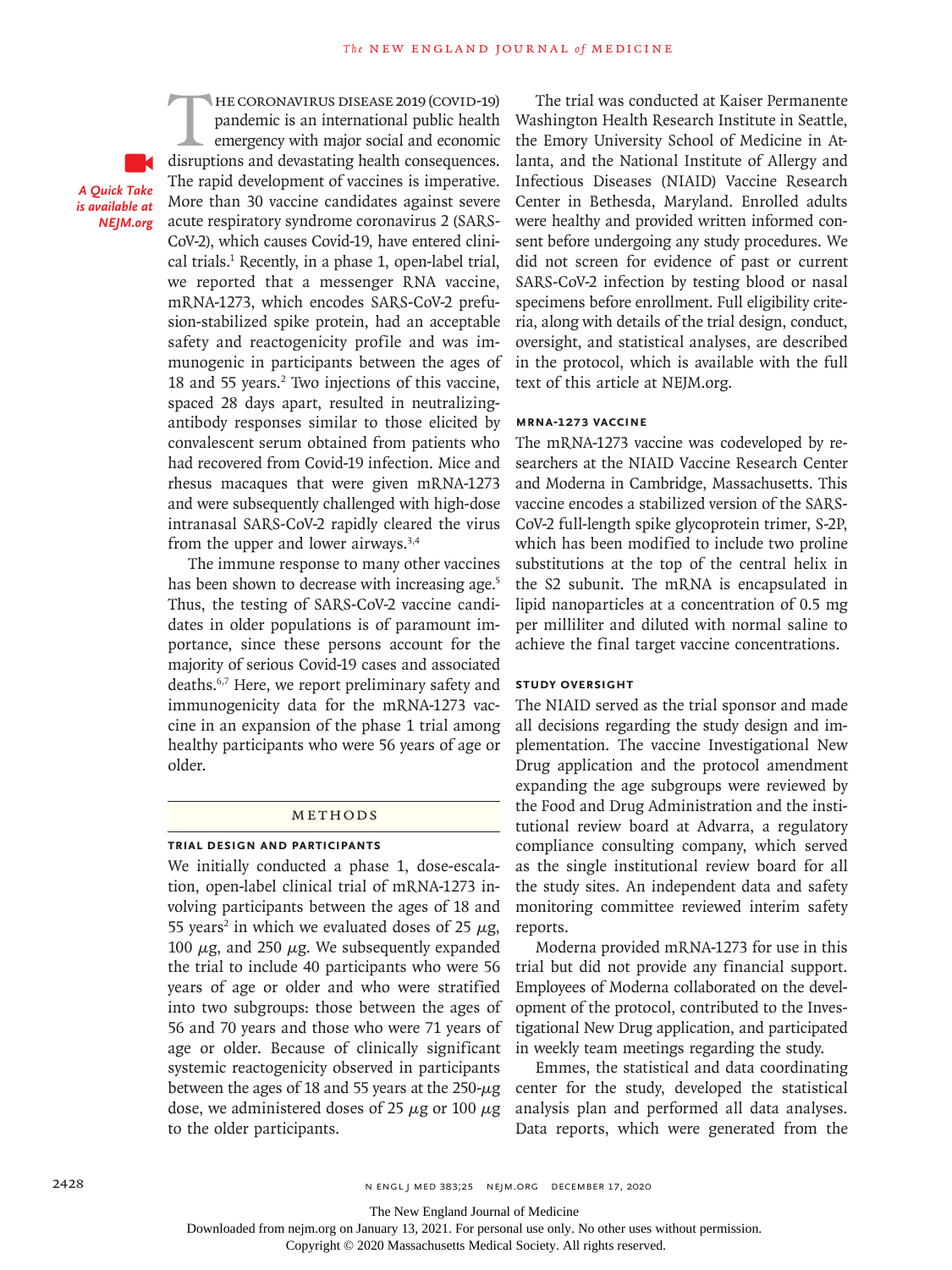raw data by the statistical and data coordinating center, were provided and available to all the authors. The manuscript was written entirely by the authors, with the first two authors serving as overall lead authors. All the authors vouch for the completeness and accuracy of the data and for the adherence of the study to the protocol. No one who is not an author contributed to the writing of the manuscript.

## **Trial Procedures**

The mRNA-1273 vaccine was administered as a 0.5-ml intramuscular injection into the deltoid on days 1 and 29 of the study; the same dose of the vaccine was administered on both days. Follow-up visits were scheduled 7 and 14 days after the administration of each dose of vaccine and on day 57. A standard toxicity scale was used to grade adverse events (Table S1 in the Supplementary Appendix, available at NEJM.org). Solicited local and systemic adverse events were collected for 7 days after each vaccination, as facilitated by the use of a memory aid. Data regarding unsolicited adverse events and the use of new medications were collected through day 57. Collection of specimens, as well as monitoring for medically attended adverse events, development of new chronic medical conditions, and serious adverse events, was scheduled to continue through 1 year after the last dose. These initial findings will be updated with final safety and immunogenicity data when the results are available.

After the initial safety data from the first phase of the study were available from participants between the ages of  $18$  and  $55$  years,<sup>2</sup> the administration of mRNA-1273 was initiated sequentially in the subgroup of participants between the ages of 56 and 70 years at the  $25-\mu$ g dose, which was followed by the initiation of the  $100 - μg$  dose. Since no halting rules were met after the participants in this subgroup had completed day 8, vaccine administration was initiated sequentially in the subgroup of participants who were 71 years of age or older at the  $25-\mu g$ dose, which was followed by the initiation of the  $100 - μg$  dose.

## **Assessment of Antibody Responses**

We performed enzyme-linked immunosorbent assays (ELISA) to quantify the binding IgG responses to S-2P containing an Asp (D) residue at

position 614 (initial Wuhan-1 strain sequence<sup>8</sup>) and to the receptor-binding domain on days 1, 15, 29, 36, 43, and 57. (The receptor-binding domain is the portion of the SARS-CoV-2 virus that is located on its spike domain and that links with body receptors to infect cells.) A SARS-CoV-2 native spike-pseudotyped lentivirus reporter single-round-of-infection neutralization assay (pseudovirus neutralization assay) was used to assess vaccine-induced neutralizing activity against the 614D variant at the same time points. Vaccine-induced neutralization on day 43 was assessed with a second pseudovirus neutralization assay with the use of the 614-Gly (614G) polymorphic variant, since the 614G strain had become predominant in both the United States and worldwide.9 (Details are provided in the Methods section in the Supplementary Appendix.)

Three live-virus neutralization methods were used: first, the SARS-CoV-2 nanoluciferase highthroughput neutralization assay (nLuc HTNA), which uses a virus expressing the reporter gene nanoluciferase  $(nLuc)^{10}$ ; second, the focus reduction neutralization test mNeonGreen (FRNTmNG), which uses recombinant SARS-CoV-2 expressing the fluorescent reporter gene mNeon-Green $^{11}$ ; and third, a SARS-CoV-2 plaque-reduction neutralization testing (PRNT) assay, which uses wild-type virus. We used the nLuc HTNA to analyze specimens that were obtained on days 1, 29, and 43 from the participants who were 56 years of age or older and who received the 100-μg dose. We used the FRNT-mNG assay to analyze specimens obtained on days 1, 29, and 43 from all the participants in the two age and dose subgroups. For this preliminary report, because of the time-intensive nature of the PRNT assay and to maximize usable information obtained from its use, we performed PRNT assays for the presence of SARS-CoV-2 on samples obtained on days 1 and 43 from participants who received the 100- $\mu$ g dose only. We used as comparators previously reported results for participants between the ages of 18 and 55 years who had been enrolled in the  $100-\mu$ g subgroup, as well as results from controls who had donated convalescent serum.2 The severity of Covid-19 illness was known for 38 of these controls and was classified as mild in 63% of the participants, moderate in 22%, and severe (defined as hospitalization requiring intensive care, ventilation, or both) in 15%.

The New England Journal of Medicine

Downloaded from nejm.org on January 13, 2021. For personal use only. No other uses without permission.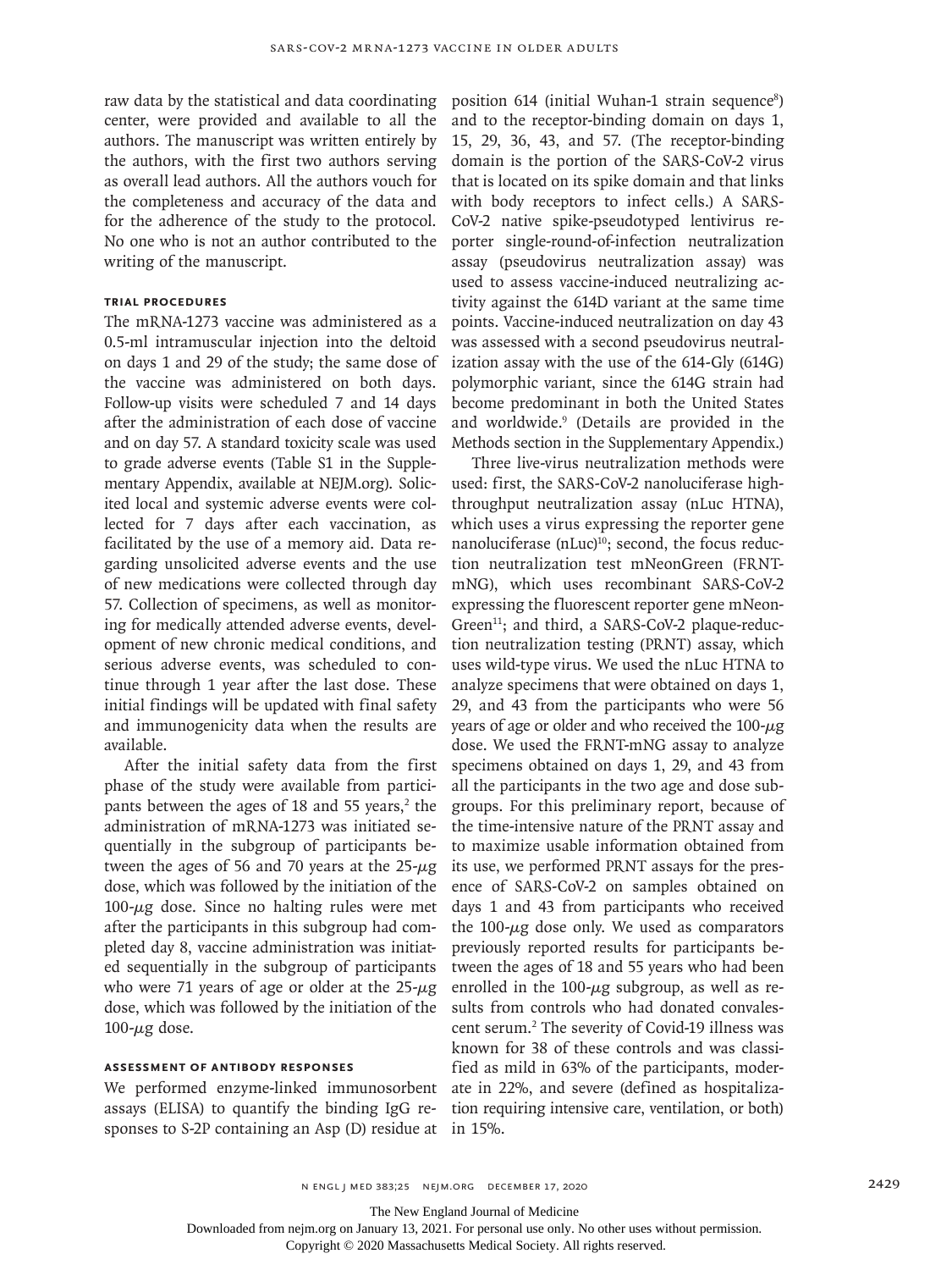| Table 1. Characteristics of the Participants at Baseline.* |                                 |                                  |                                 |                                  |                                   |
|------------------------------------------------------------|---------------------------------|----------------------------------|---------------------------------|----------------------------------|-----------------------------------|
| Characteristic                                             | Age of 56-70 Years              |                                  | Age of $\geq$ 71 Years          |                                  | All<br>Participants<br>$(N = 40)$ |
|                                                            | $25 - \mu g$ Dose<br>$(N = 10)$ | $100 - \mu g$ Dose<br>$(N = 10)$ | $25 - \mu g$ Dose<br>$(N = 10)$ | $100 - \mu g$ Dose<br>$(N = 10)$ |                                   |
| $Sex - no. (%)$                                            |                                 |                                  |                                 |                                  |                                   |
| Male                                                       | 3(30)                           | 5(50)                            | 8(80)                           | 3(30)                            | 19 (48)                           |
| Female                                                     | 7(70)                           | 5(50)                            | 2(20)                           | 7(70)                            | 21(52)                            |
| $Age - yr$                                                 | $65.8 + 4.5$                    | $63.8 + 4.3$                     | $72.8 \pm 1.2$                  | $72.6 \pm 1.1$                   | 68.7                              |
| Race or ethnic group - no. (%) +                           |                                 |                                  |                                 |                                  |                                   |
| Asian                                                      | $\mathbf{0}$                    | $\Omega$                         | 1(10)                           | $\Omega$                         | 1(2)                              |
| White                                                      | 10(100)                         | 10(100)                          | 9(90)                           | 10(100)                          | 39 (98)                           |
| Hispanic or Latino                                         | 0                               | $\Omega$                         | 1(10)                           | $\mathbf{0}$                     | 1(2)                              |
| Body-mass index <sub>i</sub>                               | $25.4 + 2.5$                    | $23.7 + 2.3$                     | $24.8 + 3.5$                    | $26.0 + 3.5$                     | $25.0 \pm 3.0$                    |

\* Plus–minus values are means ±SD.

† Race or ethnic group was reported by the participants, who could select more than one category.

‡ The body-mass index is the weight in kilograms divided by the square of the height in meters.

## **Assessment of T-Cell Responses**

Intracellular cytokine-staining assays were performed to quantify antigen-specific T-cell responses against the spike protein on days 1, 29, and 43. (Details are provided in the Supplementary Appendix.)

#### **Statistical Analysis**

Safety analyses included all the participants who had received at least one dose of mRNA-1273. Immunogenicity results excluded specimens that had been obtained after day 29 in a participant who had received only a single dose of vaccine. No other data points were missing. Seroconversion was defined as an increase from baseline in the antibody titer by a factor of 4 or more. Geometric means were calculated by log transforming the data points and calculating the mean and 95% confidence interval on the log-transformed data. The log-transformed mean and 95% confidence interval were then back-transformed to the original scale. We used the Student's t-test to calculate confidence intervals. Interim analyses in the study subgroups were prespecified to inform critical decisions about vaccine development.

#### **RESULTS**

#### **Trial Population**

Forty participants, 10 in each of the two age and dose subgroups, were enrolled between April 16

and May 12, 2020 (Fig. S1). The demographic characteristics of the participants are shown in Table 1. One participant who was between the ages of 56 and 70 years in the  $100 - \mu$ g subgroup did not receive a second vaccination or have blood collected after day 29. (Details regarding this participant are provided in the following section.)

#### **Vaccine Safety**

No serious adverse events were reported, and no prespecified trial-halting rules were met. Two days after vaccination, paronychia (infection of the tissue adjacent to a nail) developed in one participant who was between the ages of 56 and 70 years in the 100-μg subgroup. This participant was treated with trimethoprim–sulfamethoxazole, and 7 days later, a diffuse maculopapular rash developed. The rash was considered by investigators to be unrelated to vaccination and was treated with systemic administration of glucocorticoids. This participant did not receive a second vaccination.

The most common solicited adverse events were headache, fatigue, myalgia, chills, and injection-site pain (Fig. 1). Local and systemic reactogenicity events were more common and were predominantly moderate in severity after the administration of the second dose of vaccine. All 10 solicited local adverse events that were classified as moderate, and all but 2 moderate systemic events, occurred after the admin-

The New England Journal of Medicine

Downloaded from nejm.org on January 13, 2021. For personal use only. No other uses without permission.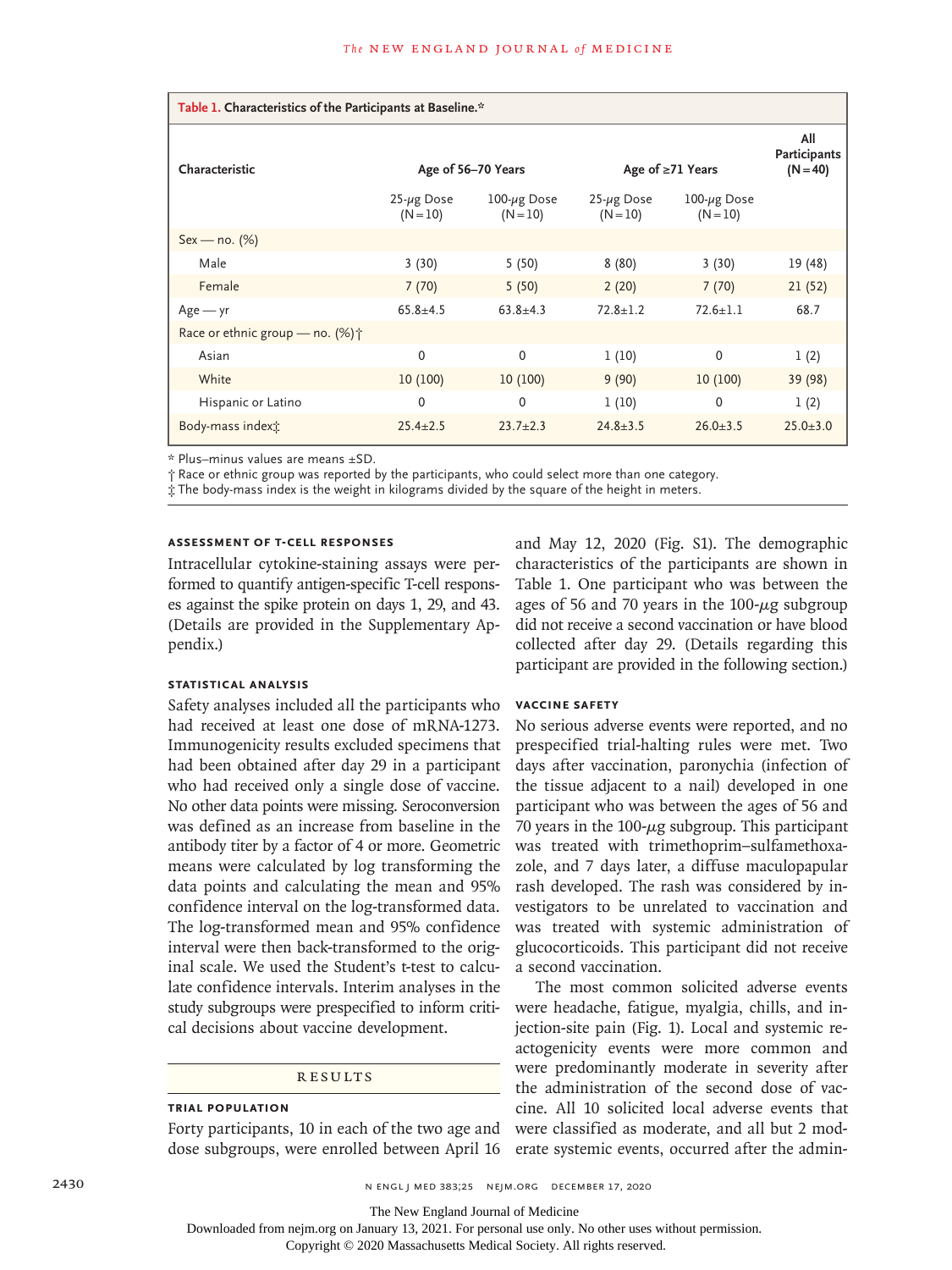istration of the second dose (Fig. 1 and Table S2). These symptoms typically occurred on the day of vaccination or 1 day afterward and resolved quickly. Three participants had erythema that lasted for 5 to 7 days; all the cases were mild and began on day 1 or 2. One participant had mild myalgia symptoms that began on day 3 and lasted for 5 days. Two solicited systemic adverse events that were classified as severe (grade 3) occurred after the second dose: fever in a participant between the ages of 56 and 70 years in the  $25-\mu g$  dose subgroup and fatigue in a participant who was 71 years of age or older in the 100-μg dose subgroup. A total of 71 unsolicited adverse events were reported, of which 17 were considered by the investigators to be related to the vaccine and are detailed in Table S3. All related unsolicited adverse events were mild except for a single event of moderate severity, which was decreased appetite in a participant who was between the ages of 56 and 70 years in the  $25-\mu$ g dose subgroup. The single severe (grade 3) unsolicited adverse event was hypoglycemia (glucose level, 50 mg per deciliter [2.8 mmol per liter]; reference range, 65 to 99 mg per deciliter [3.6 to 5.5 mmol per liter]), which occurred in a participant who was between the ages of 56 and 70 years in the  $100-\mu g$  dose subgroup after fasting and vigorous exercise and was considered by the investigators to be unrelated to the vaccine. Clinical laboratory values of grade 2 or higher are detailed in the Supplementary Appendix.

#### **Binding-Antibody Responses**

Data were available for all the participants at all time points except for the period after day 29 in the participant who did not receive a second vaccine dose. At baseline, some participants had detectable serum binding-antibody responses in the receptor-binding domain and in S-2P IgG on ELISA. Binding IgG antibody geometric mean titers (GMTs) to S-2P and receptor-binding domain increased rapidly after the first vaccination. Dose-dependent responses to the first and second doses of vaccine were evident, and after the second vaccination, responses reached the upper quarter of the distribution of responses among controls who had donated convalescent serum (Fig. 2A, Figs. S2 and S3, and Tables S4 and S5). On the S-2P ELISA, the GMT at day 57 in the  $25-\mu$ g subgroup was 323,945 (95% confidence interval [CI], 182,202 to 575,958) among participants who were between the ages of 56 and 70 years and 1,128,391 (95% CI, 636,087 to 2,001,717) among those who were 71 years of age or older. These responses were greater than those observed among participants who had donated convalescent serum (GMT, 138,901; 95% CI, 82,876 to 232,799). The GMTs of the participants in the  $100 - \mu$ g subgroup far exceeded the responses among participants who had donated convalescent serum: 1,183,066 GMT (95% CI, 379,698 to 3,686,201) among participants who were between the ages of 56 and 70 years and 3,638,522 GMT (95% CI, 1,316,233 to 10,058,130) among those who were 71 years of age or older.

## **Neutralization Responses**

Titers to 614D on the pseudovirus neutralization assay were undetectable before vaccination and showed dose-dependent responses that were observed as early as 7 days after the second dose (day 36) in an age-independent manner. At day 43, on the pseudovirus neutralization assay, the 50% inhibitory dilution  $(ID_{\varepsilon_{0}})$  titers to 614D that were induced by the  $100-\mu$ g dose were similar among the participants who were between the ages of 56 and 70 years (GMT, 402; 95% CI, 289 to 560) and those who were 71 years of age or older (GMT, 317; 95% CI, 198 to 508) (Fig. 2B and Tables S4 and S5); the responses were also similar to those previously reported for participants between the ages of 18 to 55 years. Responses to the  $100-\mu g$  dose were higher than responses to the  $25-\mu g$  dose and than responses among controls who had donated convalescent serum. Robust neutralizing activity to the 614G variant was observed for the 100-μg dose regardless of the participant's age (Fig. S5 and Tables S4 and S5). Neutralizing activity remained high through 4 weeks after the administration of the second dose in all the subgroups.

Neutralizing responses were undetectable by nLuc HTNA, FRNT-mNG, or PRNT at baseline (Fig. 2C and 2D, Figs. S6 and S7, and Tables S4 and S5). Potent neutralization responses were observed in all the participants 14 days after the second dose of vaccine (on day 43). Responses to the 100- $\mu$ g dose on day 43 on nLuc HTNA and FRNT-mNG were similarly high across age strata; the PRNT<sub>s0</sub> (80% inhibitory dilution) GMT was 878 (95% CI, 516 to 1494) among participants who were between 56 and 70 years of age and 317 (95% CI, 181 to 557) among those who were 71 years of age or older.

n engl j med 383;25 nejm.org December 17, 2020 2431

The New England Journal of Medicine

Downloaded from nejm.org on January 13, 2021. For personal use only. No other uses without permission.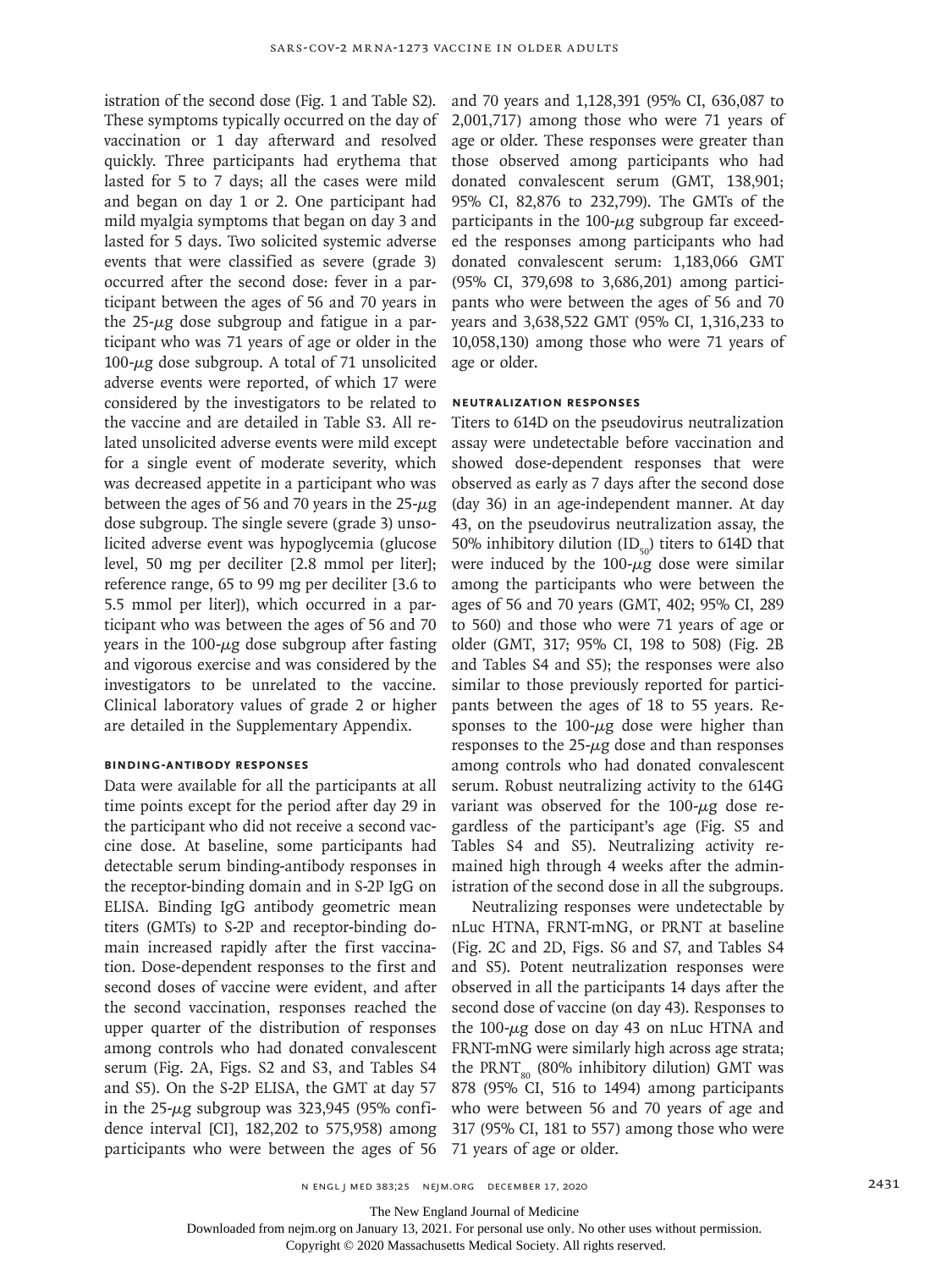

The New England Journal of Medicine

Downloaded from nejm.org on January 13, 2021. For personal use only. No other uses without permission.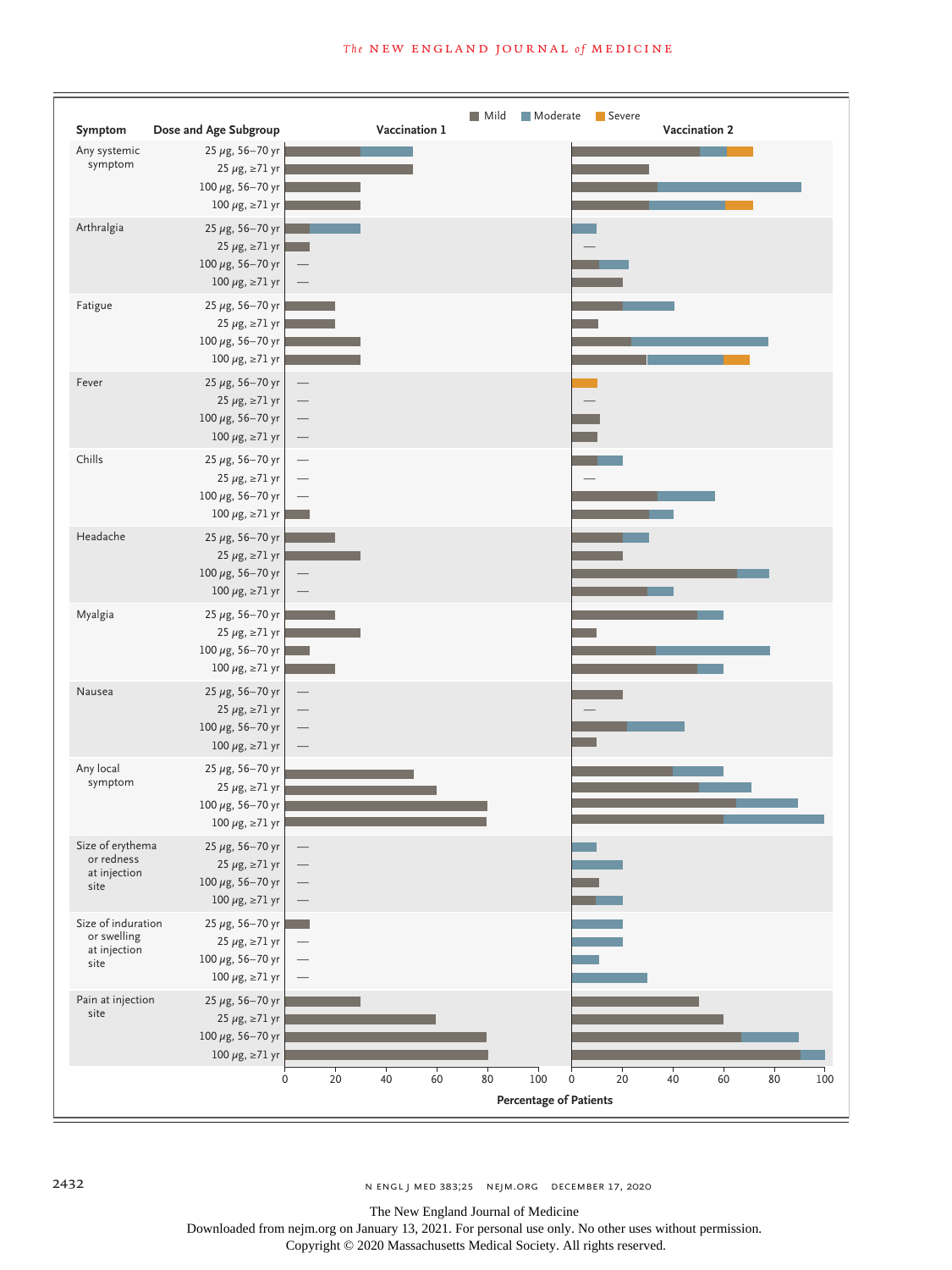**Figure 1 (facing page). Solicited Systemic and Local Adverse Events within 7 Days after Receipt of mRNA-1273.** Shown are data for older participants in the two age subgroups (56 to 70 years and ≥71 years) and the two dose subgroups (25  $\mu$ g and 100  $\mu$ g). The severity of so-

licited adverse events was graded as mild, moderate, or severe on the basis of definitions that are detailed in Table S1 in the Supplementary Appendix. Dashes indicate that the adverse event was not reported in any participant.

Similar to the results among the participants who were between the ages of 18 to 55 years, the receptor-binding domain and S-2P ELISA titers correlated with the results on the pseudovirus neutralization assay in the older subgroups. In addition, all the neutralization assays — pseudovirus neutralization assay, nLuc HTNA, FRNTmNG, and PRNT — correlated well with each other and with the receptor-binding domain ELISA; the results on the PRNT assay did not correlate well with the results on the S-2P ELISA (Figs. S8 through S12).

### **T-Cell Reponses**

In response to S-specific peptide pools, the vaccine elicited a strong CD4 cytokine response involving type 1 helper T (Th1) cells among participants in the two age subgroups who received the 100-μg dose and among participants between the ages of 56 and 70 years who received the 25- $\mu$ g dose; the tumor necrosis factor  $\alpha$  responses were greater than the interleukin-2 responses, which in turn were greater than the interferon-γ responses (Fig. 3 and Fig. S13). In the subgroup of participants who received the  $25-\mu g$  dose, the cytokine response was lower among those who were 71 years of age or older than among those in the other subgroup. The response involving type 2 helper T cells (interleukin-4 and interleukin-13) was minimal regardless of age or dose. CD8 T-cell responses to S-2P were observed only at low levels after the second vaccination among the participants in the two age subgroups who received the  $100-\mu$ g dose (Fig. S14).

### Discussion

In our study population of older participants (≥56 years of age), the two-dose vaccine series had an acceptable safety and reactogenicity profile at doses of both 25  $\mu$ g and 100  $\mu$ g with mostly mild-to-moderate local and systemic adverse events of short duration, which occurred predominantly after the second dose. We did not observe systematic differences in the reactogenicity profile between this older cohort and participants between the ages of 18 and 55 years who had received the mRNA-1273 vaccine.<sup>2</sup> Our findings were also similar to the results of other trials of mRNA vaccines involving younger adults.12,13 Owing to the small number of participants in each group, formal statistical comparisons of between-subgroup age effects are not meaningful. Our planned 13-month followup allows for a longer duration of assessment of vaccine-related adverse events, although the limited sample size may not capture rare serious adverse events.<sup>2</sup>

As of this writing, no correlate of protection for SARS-CoV-2 has been established. However, neutralizing-antibody levels have been shown to correlate with protection against many viruses in humans<sup>14</sup> and have correlated with protection against SARS-CoV-2 in animal challenges.3,15 The mRNA-1273 vaccine induced high levels of both binding and neutralizing antibodies in older adults, and the time- and dose-dependent trends were similar to responses in younger adults<sup>2</sup>; the responses after the second vaccination were similar to those observed in patients who had recovered from Covid-19 and had donated convalescent serum, including some who were severely ill. We must acknowledge that these assessments are qualitative; the small number of participants in each age and dose subgroup limits the power of efforts at quantitative assessment. Antibody and T-cell responses that were observed in this older population who received the  $100 - \mu$ g dose exceeded the response to the  $25-\mu g$  dose and were similar to the response among participants between the ages of 18 and 55 years who received the  $100 - \mu g$  dose.<sup>2</sup> These data also suggest that a second dose of vaccine is needed to achieve neutralizing antibodies in participants after the age of 56 years, and titers rapidly increased by 7 days after the booster vaccination. We found strong correlations between the receptor-binding domain ELISA and all neutralization assays. These findings suggest that the receptor-binding domain ELISA and higher-

The New England Journal of Medicine

Downloaded from nejm.org on January 13, 2021. For personal use only. No other uses without permission.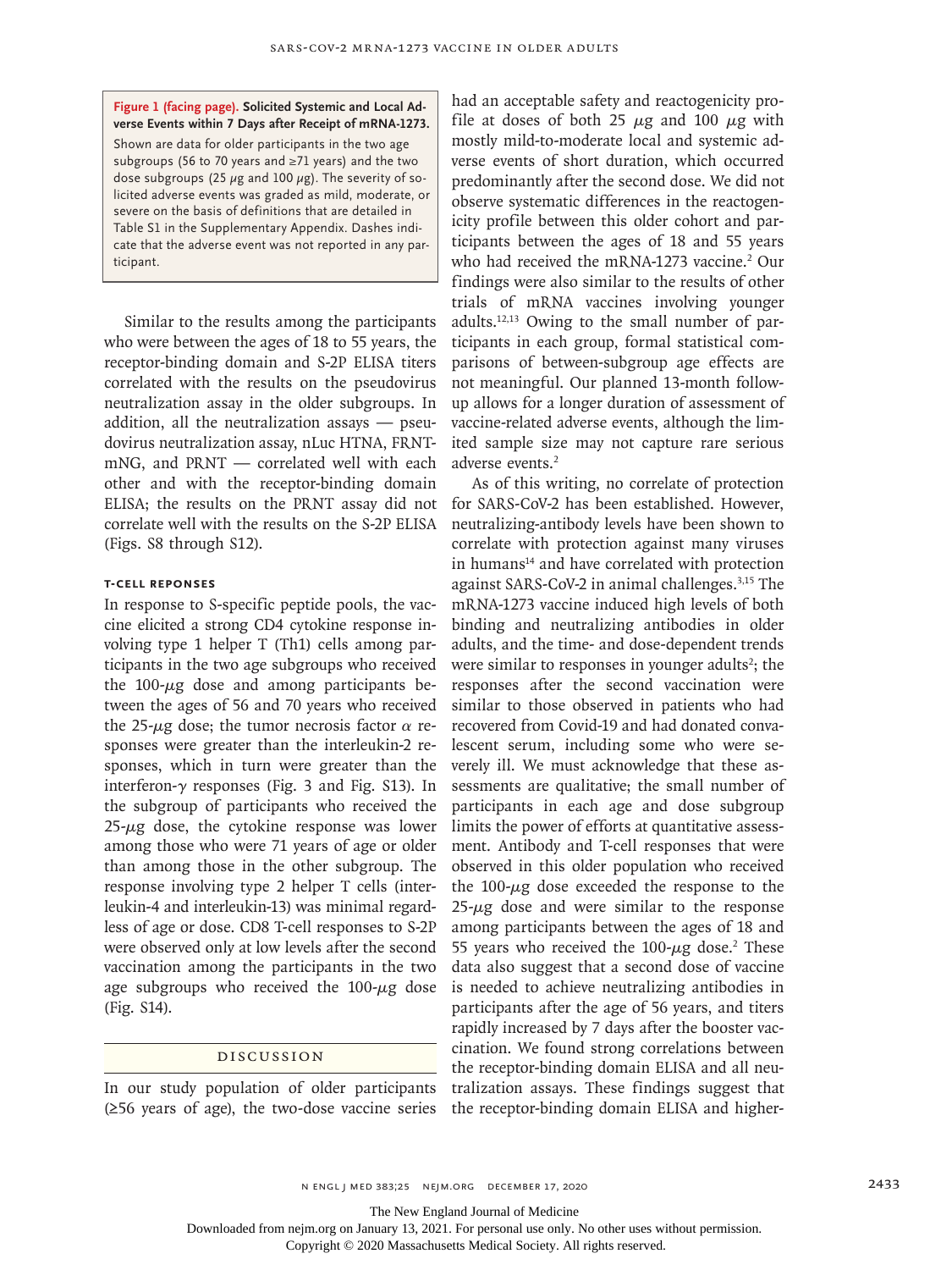#### **The NEW ENGLAND JOURNAL of MEDICINE**



2434 n engl j med 383;25 nejm.org December 17, 2020

The New England Journal of Medicine

Downloaded from nejm.org on January 13, 2021. For personal use only. No other uses without permission.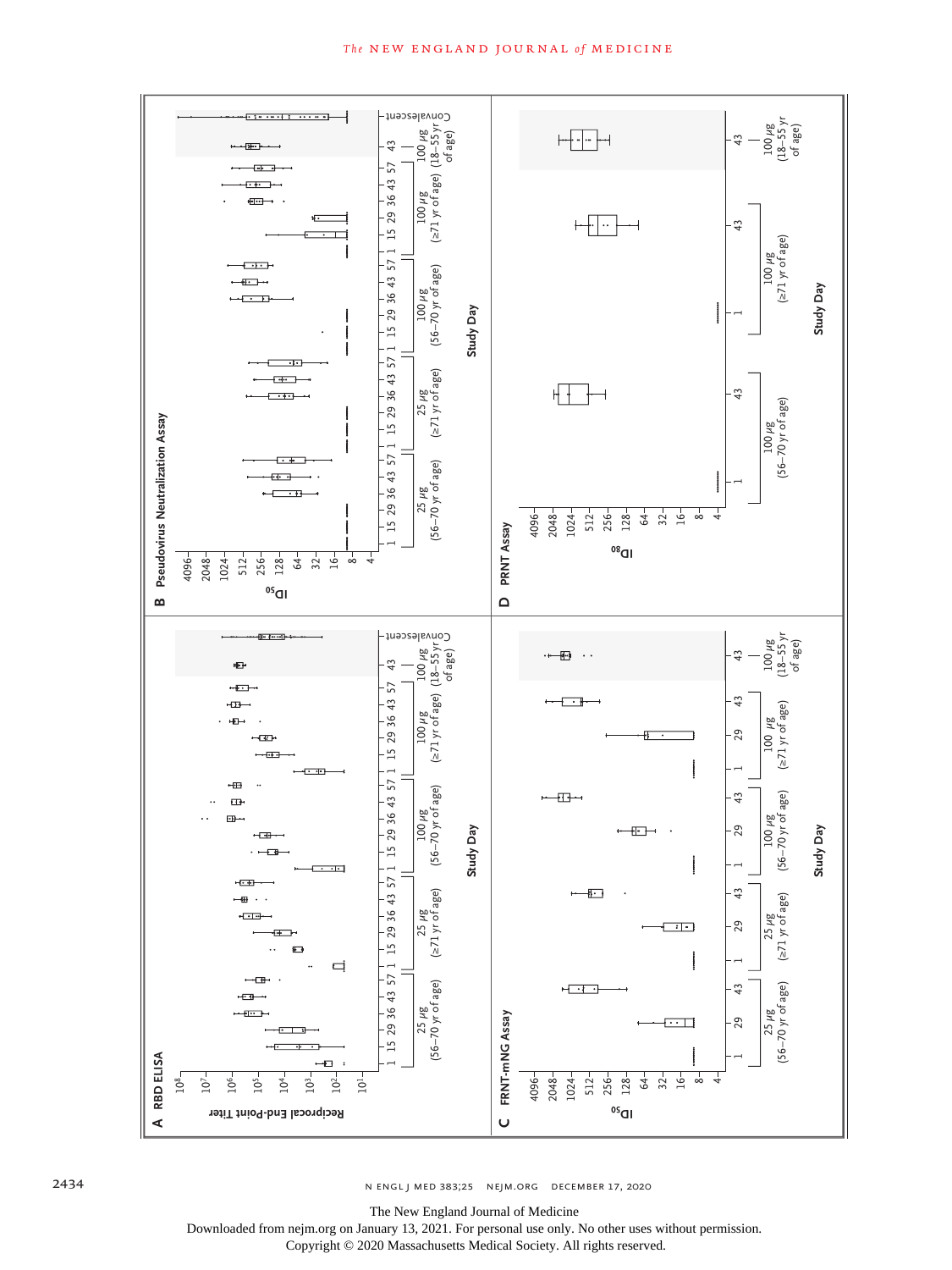#### **Figure 2 (facing page). SARS-CoV-2 Antibody-Binding and Neutralization Responses.**

Shown are reciprocal end-point binding IgG titers on receptor-binding domain (RBD) enzyme-linked immunosorbent assay (ELISA) (Panel A), along with titers to 614D on the pseudovirus neutralization assay at a 50% inhibitory dilution (ID $_{50}$ ) (Panel B), on the focus reduction neutralization test mNeonGreen assay (FRNT $mNG ID_{50}$ ) (Panel C), and on plaque-reduction neutralization testing (PRNT $_{80}$ ) (Panel D). $^{2}$  PRNT $_{80}$  results were available only for the participants who had received the 100-μg dose of the mRNA-1273 vaccine on days 1 and 43. Boxes denote interquartile ranges, and horizontal bars denote median end-point titers. Whisker end points denote the maximum and minimum values below or above the median at 1.5 times the interquartile range. The shaded portion on the right side of each panel indicates one or two categories of reference values: antibody titers from 41 controls who had donated convalescent serum (Panels A and B) and antibody titers from participants between the ages of 18 and 55 years who had received the 100-μg dose of mRNA-1273 (Panels A through D).2

throughput neutralization methods (e.g., pseudovirus neutralization assay, FRNT-mNG, and nLUC HTNA) could be used in a complementary manner to assess immunogenicity of SARS-CoV-2 vaccines and potentially to confirm an immunologic correlate of protection that would support public-health decision making regarding vaccination strategies.

Our assessments of antibody responses have focused on the 614D strain (the initial Wuhan-1 strain sequence), although the 614G polymorphism in SARS-CoV-2 spike has rapidly spread to become the globally predominant isoform,<sup>9</sup> which suggests a selective advantage. However, we observed an increase in neutralizing activity on the pseudovirus neutralization assay when 614G was substituted for 614D. These data are consistent with results in mice that were vaccinated with mRNA-127316 and with observations from convalescent donor serum.<sup>9</sup> These data are reassuring that immune responses to mRNA-1273 may not be compromised by the presence of the 614G strain.

Typically, immunosenescence renders older adults more susceptible to infection and hinders the development of protective immunity after immunization $17$  with selected vaccines (e.g., reduced immunogenicity of the live-attenuated shingles vaccine).<sup>18</sup> Potently immunogenic vaccine designs are particularly relevant for older adults, since severe or fatal cases of Covid-19

occur more often in this population.<sup>6</sup> Although the sample sizes in our study were limited, older participants (including those who were 71 years of age or older) had immunologic responses to the mRNA-1273 vaccine 1 month after the second dose and across multiple assays that were similar to the responses among younger participants. We did not observe systematic differences in binding-antibody responses between the two older-age subgroups and the younger population, although slight decreases in  $\text{PRNT}_{\text{on}}$  were observed in those who were 71 years of age or older, as has been seen with other vaccines.13 It is possible that the mRNA-1273 vaccine may activate memory B cells that recognize shared antigenic determinants between spike proteins of SARS-CoV-2 and endemic human coronaviruses, which could also account for low bindingantibody levels detected in some prevaccination specimens. These findings are consistent with those of Ledgerwood et al., who observed ageindependent responses to a West Nile virus DNA vaccine.<sup>19</sup> The mRNA-1273 platform offers several potential advantages for stimulation of protective responses in older populations, including the generation of a more immunogenic spike protein than that in wild-type virus owing to prefusion-stabilizing mutations,<sup>16,20</sup> the ability to control innate immune stimulation through mRNA modification,10 and the efficient uptake into human cells due to its lipid nanoparticle formulation.<sup>21</sup>

Important limitations of this study include the small numbers of participants and the limited ethnic diversity. In addition, at the time of this interim report, the long-term durability of immunogenicity could not be assessed, although the magnitude of antibody, cellular, and memory responses will be followed for 12 months after the second vaccination. Waning neutralizingantibody titers have been observed in recipients of DNA vaccines against MERS (Middle East respiratory syndrome) and  $SARS<sup>22,23</sup>$  and in patients with SARS-CoV-2 infection.<sup>24,25</sup> Data on the durability of responses observed after mRNA vaccines are limited. However, the administration of an mRNA H7N9 influenza vaccine resulted in detectable antibody titers in participants 6 months after vaccination.<sup>26</sup> It is possible that early induction of high-magnitude antibody responses could extend the duration of detectable titers, as has been seen with other vaccines.<sup>27</sup> Finally, the pres-

The New England Journal of Medicine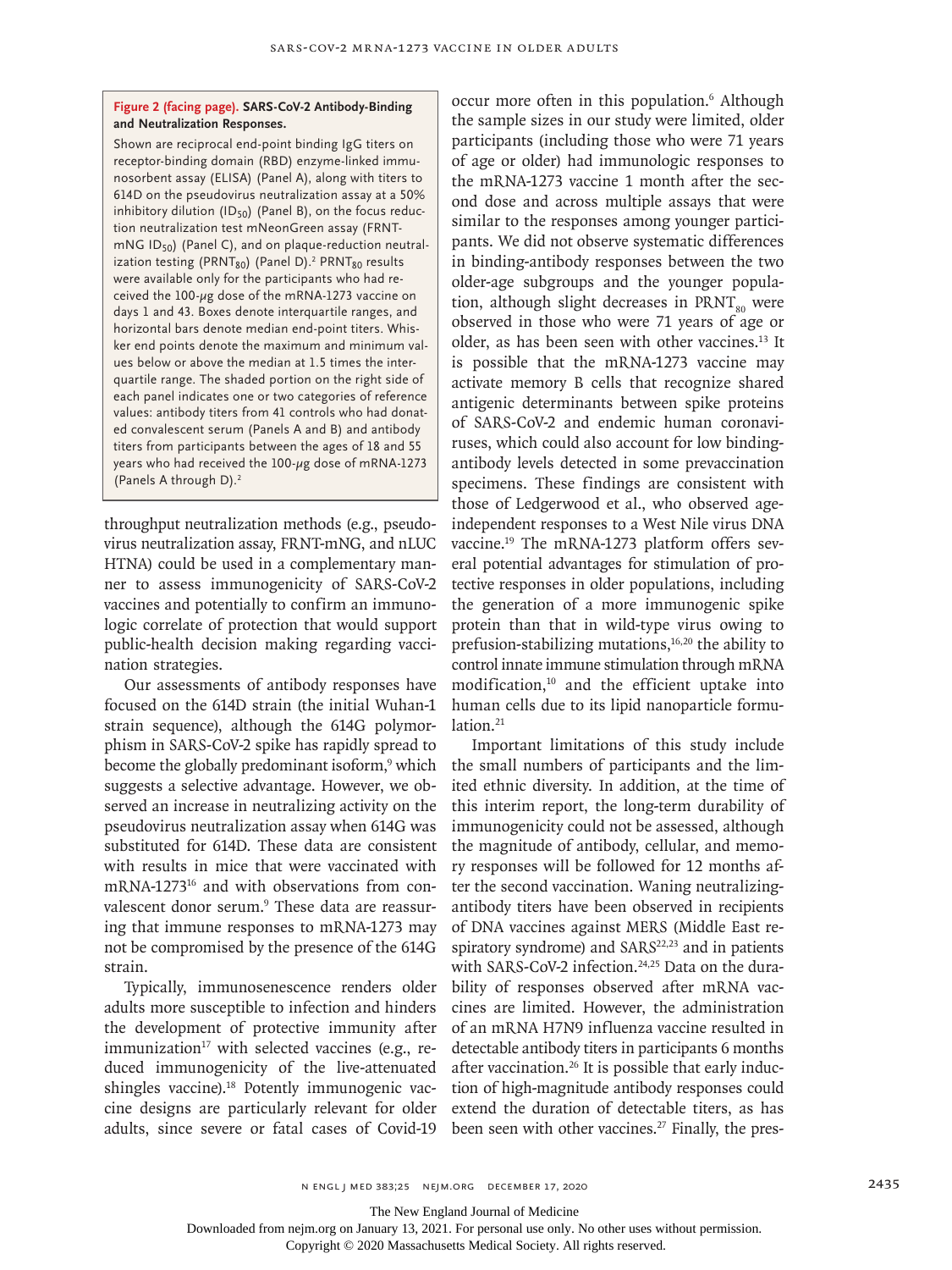

ence of chronic diseases (e.g., diabetes) and frailty may be better predictors of poor immunologic responses than age alone.<sup>28</sup>

Overall, these preliminary findings show that in a small group of participants, adverse events associated with the mRNA-1273 vaccine were mainly mild or moderate in older adults, a group that is particularly at risk for illness and death from Covid-19. The  $100-\mu$ g dose induced higher binding- and neutralizing-antibody titers than the  $25-\mu$ g dose, findings that support the continued evaluation of the 100-μg dose level and two-dose regimen in a large phase 3 trial with a more diverse population to ascertain the safety and efficacy of the mRNA-1273 vaccine and to assess its level of protection against Covid-19.

The views expressed in this article are those of the authors and do not necessarily reflect those of the Department of Health and Human Services, nor does any mention of trade names, commercial products, or organizations imply endorsement by the U.S. Government.

Supported by grants (UM1AI148373, to Kaiser Washington; UM1AI148576, UM1AI148684, and NIH P51 OD011132, to Emory University; NIH AID AI149644, to the University of North Carolina; UM1Al148684-01S1, to Vanderbilt University Medical Center; and HHSN272201500002C, to Emmes) from the National Institute of Allergy and Infectious Diseases (NIAID), National Institutes of Health (NIH); by a grant (UL1 TR002243, to Vanderbilt University Medical Center) from the National Center for Advancing Translational Sciences, NIH; and by the Dolly Parton Covid-19 Research Fund (to Vanderbilt University Medical Center). Laboratory efforts were in part supported by the Emory Executive Vice President for Health Affairs Synergy Fund award, the Center for Childhood Infections and Vaccines, Children's Healthcare of Atlanta, Covid-Catalyst-I<sup>3</sup> Funds from the Woodruff Health Sciences Center and Emory School of Medicine, and North Carolina Policy Collaboratory at the University

Downloaded from nejm.org on January 13, 2021. For personal use only. No other uses without permission.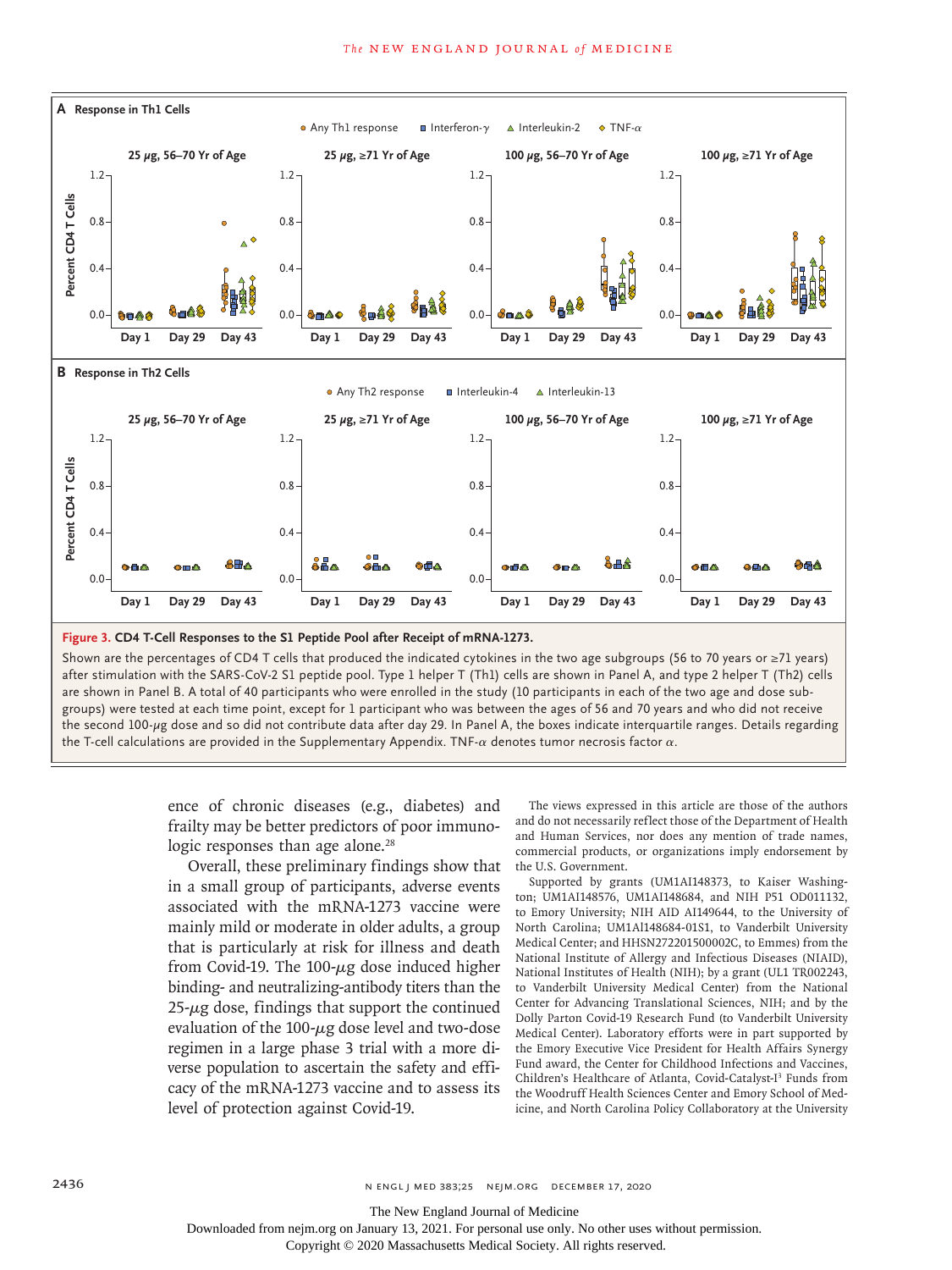of North Carolina at Chapel Hill, with funding from the North Carolina Coronavirus Relief Fund established and appropriated by the North Carolina General Assembly. Funding for the manufacture of mRNA-1273 phase 1 material was provided by the Coalition for Epidemic Preparedness Innovation.

Dr. Anderson reports receiving consulting fees from AbbVie, grant support and consulting fees from Pfizer and Sanofi Pasteur, grant support from MedImmune, Regeneron, ParVax, GSK, Merck, Novavax, Micron, and Janssen, and fees for serving on a safety monitoring board from Kentucky BioProcessing; Dr. Rouphael, receiving grant support from Merck, Pfizer, Sanofi Pasteur, Eli Lilly, and Quidel; Dr. Corbett, holding pending patent 62/972,886 on 2019-nCoV vaccine and pending patent 62/412,703 on perfusion coronavirus spike proteins and their use; Dr. Neuzil, receiving grant support, paid to her institution, from Pfizer; Dr. Bennett, being employed by Moderna; Dr. Leav, being employed by Moderna; Dr. Luke, being previously employed by GSK; Dr. Rostad, receiving grant support from BioFire, MedImmune, PaxVax, and Micron and holding patent US20180333477A1 on respiratory syncytial virus vaccine technology incorporating stabilized prefusion F protein, licensed to Meissa Vaccines, with royalties paid to Emory University; Dr. Graham, holding pending patent WO/2018/081318 on perfusion coronavirus spike proteins and their use and pending patent 62/972,886 on 2019-nCoV vaccine. No other potential conflict of interest relevant to this article was reported.

Disclosure forms provided by the authors are available with the full text of this article at NEJM.org.

A data sharing statement provided by the authors is available with the full text of this article at NEJM.org.

We thank the participants for their altruism and their dedication to this trial; the members of the data and safety monitoring committee (Stanley Perlman [chair], University of Iowa; Gregory Gray, Duke University; and Kawsar Talaat, Johns Hopkins Bloomberg School of Public Health) for their oversight; Huihui Mu and Michael Farzan for providing the ACE2-overexpressing 293 cells; Vineet Menachery and Pei-Yong Shi for providing the infectiousclone–derived SARS-CoV-2-mNG virus; and Dominic Esposito, director of the Protein Expression Laboratory at the Frederick National Laboratory for Cancer Research, for providing the S-2P protein for the immunologic assays. The Emory University study team thanks the Georgia Research Alliance and Children's Healthcare of Atlanta for their support; and Heidi Bornstein of Kaiser Permanente for assistance in the preparation of a previous version of Figure 1. The Kaiser Washington study team thanks Howard Crabtree and Sheena Mangicap of Seattle Pharmacy Relief for their many years of support for vaccine trials. The NIH Vaccine Research Center study team thanks our colleagues at the NIH Clinical Center and NIAID for their contributions, including the NIH Institutional Review Board, the NIH Clinical Center Pharmacy, and colleagues at the Vaccine Research Center, including the Vaccine Immunology Program, for their support.

#### **Appendix**

The authors' full names and academic degrees are as follows: Evan J. Anderson, M.D., Nadine G. Rouphael, M.D., Alicia T. Widge, M.D., Lisa A. Jackson, M.D., M.P.H., Paul C. Roberts, Ph.D., Mamodikoe Makhene, M.D., M.P.H., James D. Chappell, M.D., Ph.D., Mark R. Denison, M.D., Laura J. Stevens, M.S., Andrea J. Pruijssers, Ph.D., Adrian B. McDermott, Ph.D., Britta Flach, Ph.D., Bob C. Lin, B.S., Nicole A. Doria-Rose, Ph.D., Sijy O'Dell, M.S., Stephen D. Schmidt, B.S., Kizzmekia S. Corbett, Ph.D., Phillip A. Swanson II, Ph.D., Marcelino Padilla, B.S., Kathy M. Neuzil, M.D., Hamilton Bennett, M.Sc., Brett Leav, M.D., Mat Makowski, Ph.D., Jim Albert, M.S., Kaitlyn Cross, M.S., Venkata Viswanadh Edara, Ph.D., Katharine Floyd, B.S., Mehul S. Suthar, Ph.D., David R. Martinez, Ph.D., Ralph Baric, Ph.D., Wendy Buchanan, M.S., B.S.N., Catherine J. Luke, Ph.D., Varun K. Phadke, M.D., Christina A. Rostad, M.D., Julie E. Ledgerwood, D.O., Barney S. Graham, M.D., and John H. Beigel, M.D.

The authors' affiliations are as follows: the Center for Childhood Infections and Vaccines of Children's Healthcare of Atlanta and the Department of Pediatrics, Emory University School of Medicine (E.J.A., V.V.E., K.F., M.S.S., C.A.R.), and Emory Vaccine Center, Yerkes National Primate Research Center, Emory University (M.S.S.), Atlanta, and Hope Clinic, Department of Medicine, Emory University School of Medicine, Decatur (E.J.A., N.G.R., V.K.P.) — both in Georgia; the Vaccine Research Center (A.T.W., A.B.M., B.F., B.C.L., N.A.D.-R., S.O., S.D.S., K.S.C., P.A.S., M.P., J.E.L., B.S.G.) and the Division of Microbiology and Infectious Diseases (P.C.R., M. Makhene, W.B., C.J.L., J.H.B.), National Institute of Allergy and Infectious Diseases, National Institutes of Health, Bethesda, the University of Maryland School of Medicine, Baltimore (K.M.N.), and the Emmes Company, Rockville (M. Makowski, J.A., K.C.) — all in Maryland; Kaiser Permanente Washington Health Research Institute, Seattle (L.A.J.); the Department of Pediatrics (J.D.C., M.R.D., L.J.S., A.J.P.), the Vanderbilt Institute for Infection, Immunology, and Inflammation (J.D.C., M.R.D., A.J.P.), and the Departments of Pathology, Microbiology, and Immunology (M.R.D.), Vanderbilt University Medical Center, Nashville; Moderna, Cambridge, MA (H.B., B.L.); and the Departments of Epidemiology and Microbiology and Immunology, University of North Carolina at Chapel Hill, Chapel Hill (D.R.M., R.B.).

#### **References**

**1.** World Health Organization. Draft landscape of COVID-19 candidate vaccines. September 9, 2020 (https://www .who.int/publications/m/item/draft -landscape-of-covid-19-candidate -vaccines).

**2.** Jackson LA, Anderson EJ, Rouphael NG, et al. An mRNA vaccine against SARS-CoV-2 — preliminary report. N Engl J Med. DOI: 10.1056/NEJMoa2022483.

**3.** Corbett KS, Flynn B, Foulds KE, et al. Evaluation of the mRNA-1273 vaccine against SARS-CoV-2 in nonhuman primates. N Engl J Med. DOI: 10.1056/NEJMoa2024671. **4.** Corbett KS, Edwards D, Leist SR, et al. SARS-CoV-2 mRNA vaccine development enabled by prototype pathogen preparedness. June 11, 2020 (https://www.biorxiv .org/content/10.1101/2020.06.11.145920v1). preprint.

**5.** Lang PO, Govind S, Bokum AT, et al. Immune senescence and vaccination in the elderly. Curr Top Med Chem 2013;13: 2541-50.

**6.** Williamson EJ, Walker AJ, Bhaskaran K, et al. Factors associated with COVID-19-related death using OpenSAFELY. Nature 2020;584:430-6.

**7.** CDC COVID-19 Response Team. Severe outcomes among patients with coronavirus disease 2019 (COVID-19) — United States, February 12–March 16, 2020. MMWR Morb Mortal Wkly Rep 2020;69: 343-6.

**8.** Wu F, Zhao S, Yu B, et al. A new coronavirus associated with human respiratory disease in China. Nature 2020;579: 265-9.

**9.** Korber B, Fischer WM, Gnanakaran S, et al. Tracking changes in SARS-CoV-2 spike: evidence that D614G increases infectivity of the COVID-19 virus. Cell 2020; 182(4):812.e19-827.e19.

**10.** Hou YJ, Okuda K, Edwards CE, et al. SARS-CoV-2 reverse genetics reveals a variable infection gradient in the respiratory tract. Cell 2020;182(2):429.e14-446. e14.

n engl j med 383;25 nejm.org December 17, 2020 2437

The New England Journal of Medicine

Downloaded from nejm.org on January 13, 2021. For personal use only. No other uses without permission.